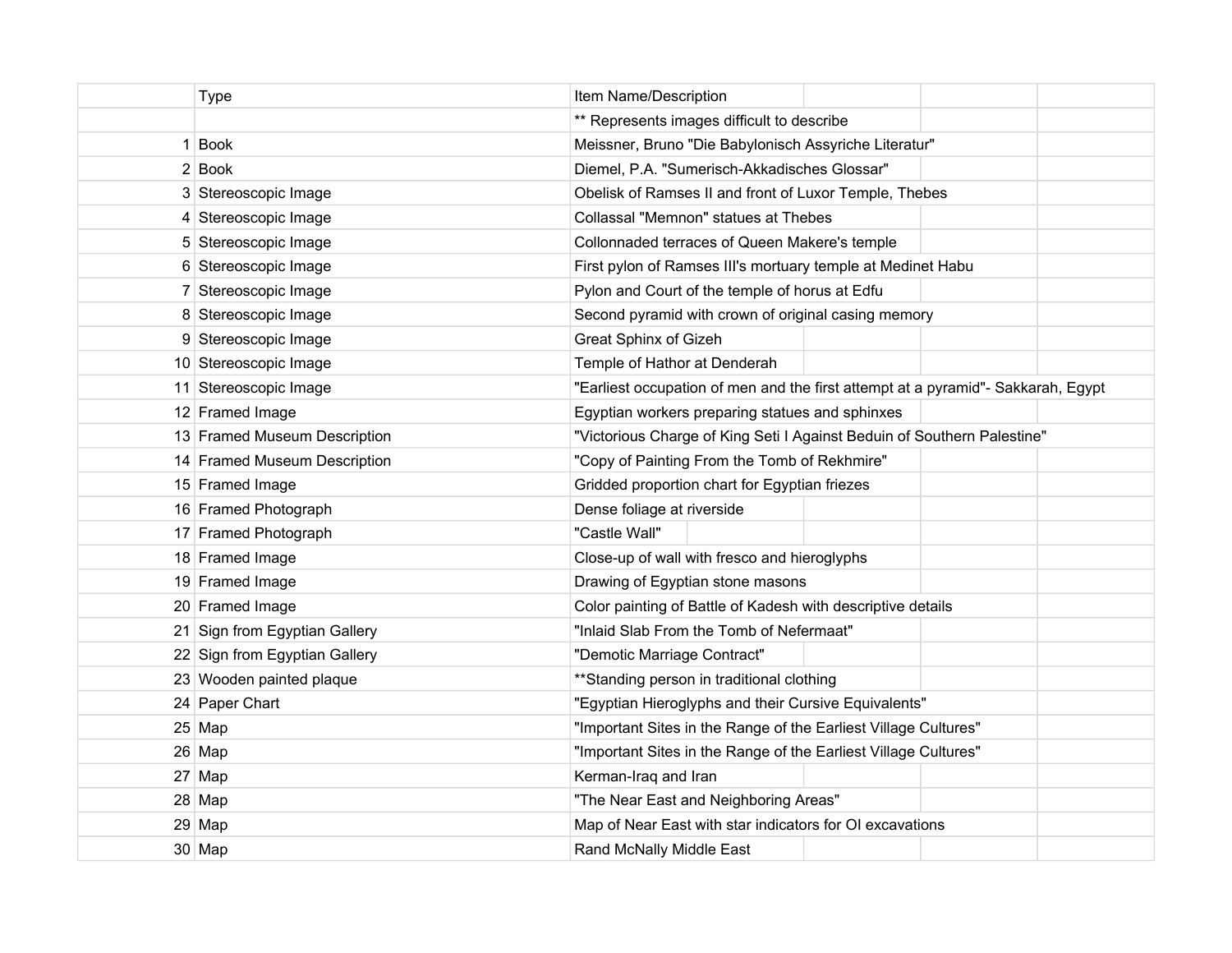| $31$ Map                         | Urfa and Harran area map                                                          |  |  |  |  |
|----------------------------------|-----------------------------------------------------------------------------------|--|--|--|--|
| 32 Map                           | ** Color map section                                                              |  |  |  |  |
| $33$ Map                         | ** color map section                                                              |  |  |  |  |
| 34 Map                           | **Color map section                                                               |  |  |  |  |
| $35$ Map                         | USAF Pilotage Chart - Al 'Aqabah                                                  |  |  |  |  |
| 36 Map                           | National Geographic Middle East 1978                                              |  |  |  |  |
| $37 \vert$ Map                   | Air Navigation Chart- Tigris, Euphrates                                           |  |  |  |  |
| 38 Map                           | "An Archaeological Map of the Near East Prior to the Christian Era"               |  |  |  |  |
| 39 Map                           | Blank map of the Middle East                                                      |  |  |  |  |
| $40$ Map                         | Blank map of the Middle East                                                      |  |  |  |  |
| $41$ Map                         | Unlabeled topographic map of the Middle East                                      |  |  |  |  |
| $42$ Map                         | "Important Sites in the Range of the Earliest Village Cultures"                   |  |  |  |  |
| 43 Photograph in cardstock frame | "Obelisk of Sesotris I at Heliopolis"                                             |  |  |  |  |
| 44 Photograph                    | **Nude "Venus" figurine                                                           |  |  |  |  |
| 45 Photograph on film            | **Metal gryphon in relief                                                         |  |  |  |  |
| 46 Printed plate image           | ** Plate 100 Coptic/Byzantine images?                                             |  |  |  |  |
| 47 Photograph                    | Locals in Middle East weaving                                                     |  |  |  |  |
| 48 Photograph                    | Rural village in Middle East                                                      |  |  |  |  |
| 49 Photograph on cardstock       | Tanners quarter, Fez, Morocco                                                     |  |  |  |  |
| 50 Drawing on cardstock          | "Restoration Drawing of a Decorative Ivory Plaque with a Palmette motif, Megiddo" |  |  |  |  |
| 51 Drawing on cardstock          | "Reconstruction Drawing of the Temple Oval at Khafajah"                           |  |  |  |  |
| 52 Photograph on cardstock       | "Aerial Balloon Used to Photograph 'Soloman's Stables,' Megiddo, 1932"            |  |  |  |  |
| 53 Photograph                    | "The Arslan Tash Hawus Koi, near Musir Oren, Turkey, 1928"                        |  |  |  |  |
| 54 Photograph                    | Sphinx Gate with Stork's Nest Alaca Huyuk, Turkey, 1926"                          |  |  |  |  |
| 55 Printed plate image           | **Plate 99 Coptic/Byzantine images?                                               |  |  |  |  |
| 56 Printed plate image           | ** Plate 98 Coptic/Byzantine images?                                              |  |  |  |  |
| 57 Large photoprint              | **Stone figurine                                                                  |  |  |  |  |
| 58 Map                           | <b>Extent of Perisan Empire</b>                                                   |  |  |  |  |
| 59 Map Plan                      | "Plan of the Terrace of Persepolis"                                               |  |  |  |  |
| 60 Photograph                    | ** Chicago house?                                                                 |  |  |  |  |
| 61 Photograph                    | ** Chicago house interior?                                                        |  |  |  |  |
| 62 Photograph                    | **Lecture?                                                                        |  |  |  |  |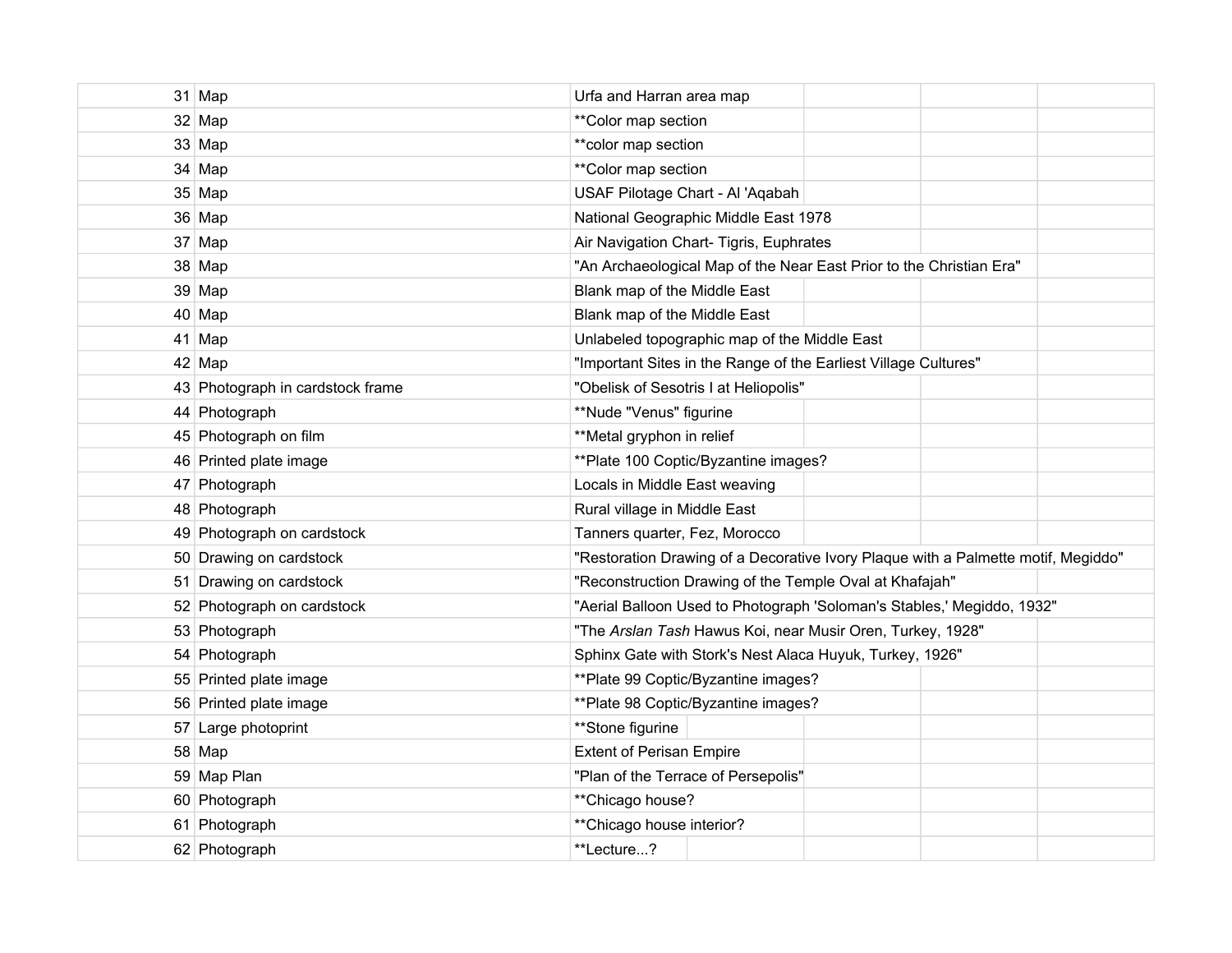| 63 Photograph                  | **Oppenheim?                                                 |  |  |
|--------------------------------|--------------------------------------------------------------|--|--|
| 64 Photograph                  | ** Unknown "Positively no smoking in this room"              |  |  |
| 65 Photograph                  | Angles of ceramic jar                                        |  |  |
| 66 Photograph                  | **Stone figurine                                             |  |  |
| 67 Photograph                  | **Stone figurine                                             |  |  |
| 68 Cityplan drawing            | ** Cityplan drawing- N 15923                                 |  |  |
| 69 Photograph                  | <b>Excavation at Megiddo</b>                                 |  |  |
| 70 Photograph                  | Storage jars inside room                                     |  |  |
| 71 Photograph                  | OI staff at lunch break in the field                         |  |  |
| 72 Photograph                  | Flint sickle with matches for scale                          |  |  |
| 73 Photograph                  | "Cayonu Region, Near the Headwaters of the Tigris River"     |  |  |
| 74 Photograph                  | ** Aerial photograph of excavation                           |  |  |
| 75 Photograph                  | **Site tents                                                 |  |  |
| 76 Silkscreen in frame         | **Stone figurine                                             |  |  |
| 77 Silkscreen in frame         | ** Stone figurine with horns                                 |  |  |
| 78 Metal topographic map stamp | Metal topographic map stamp                                  |  |  |
| 79 Drawing on cardstock        | **Persian Image                                              |  |  |
| 80 Drawing on cardstock        | **Persian Image                                              |  |  |
| 81 Drawing on cardstock        | **Persian Image                                              |  |  |
| 82 Drawing on cardstock        | **Persian Image (Making a book?)                             |  |  |
| 83 Drawing on cardstock        | **Persian Image (caligraphy scene?)                          |  |  |
| 84 Photograph on cardstock     | "Ptolemy XII Neos Dionysos Purified by gods Thoth and Horus" |  |  |
| 85 Photograph on cardstock     | Colossi at Memnon                                            |  |  |
| 86 Drawing on cardstock        | **Persian Image (Making a book?)                             |  |  |
| 87 Large photoprint            | ** Egyptian temple complex                                   |  |  |
| 88 3d cast                     | Mold of ceramic tile                                         |  |  |
| 89 Stereoscopic Image          | "The deserted temple of Luxor"                               |  |  |
| 90 Wooden painted plaque       | ** Standing person in traditional clothing                   |  |  |
| 91 Akkadian cylinder seal      | Invitation to "Mesopotamian Preview Dinner"                  |  |  |
| 92 Painting in frame           | Egyptian craftsmen                                           |  |  |
| 93 Origami Lamassu Bull        | Origami Lamassu Bull                                         |  |  |
| 94 Large photoprint            | Persepolis aerial photograph                                 |  |  |